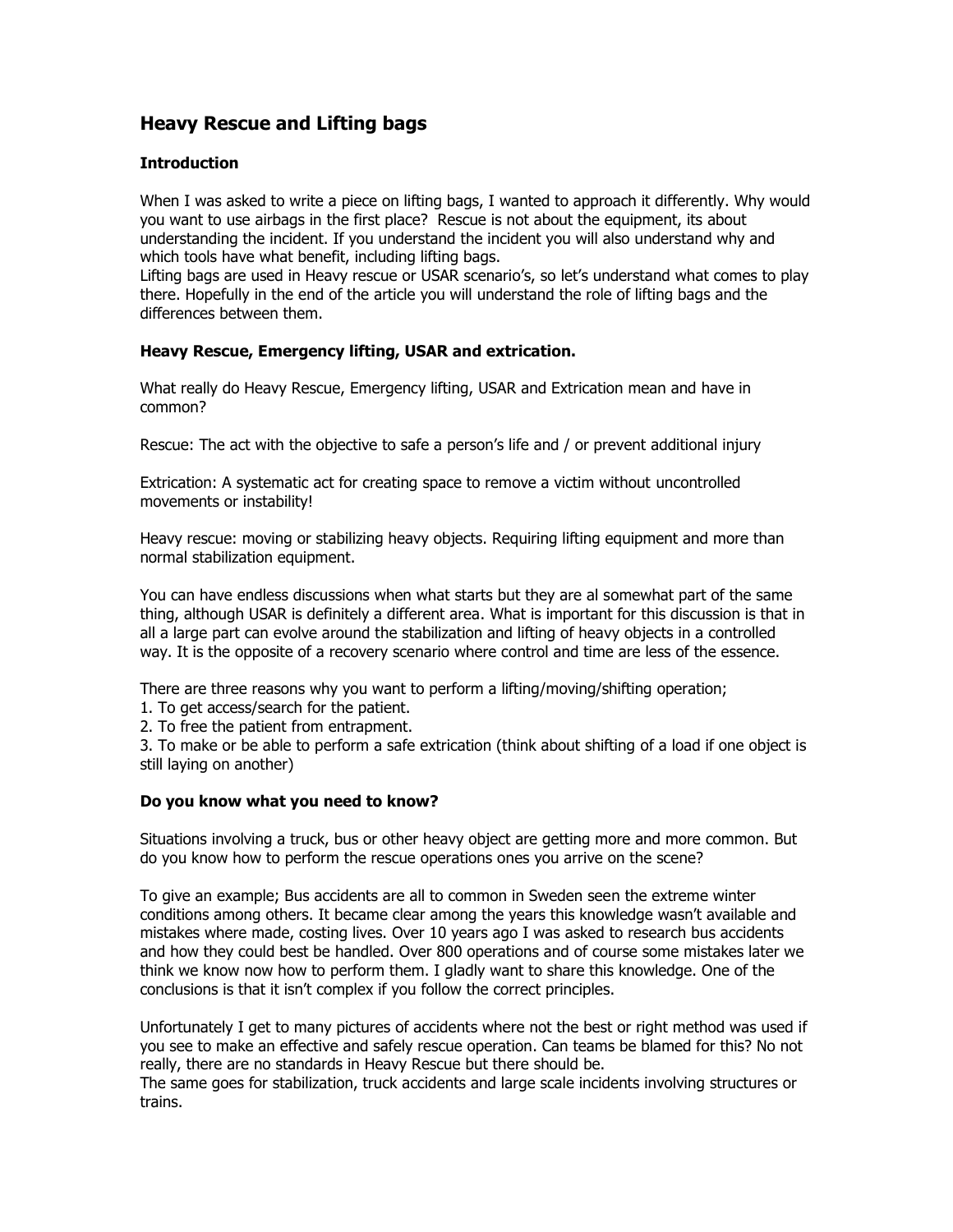



Improve the world of Heavy Rescue

#### **What goes wrong?**

An article would be to short to discuss this in depth. But mistakes are easily made in heavy rescue. Already arriving on scene and having a scenario in front of you that you haven't trained for just lost you 20 minutes. Equipment choices, correct stabilization, where to lift can all have a dramatic effect.

Does this need to disappoint you? No not really. It isn't actually that complex ones you know the basics (but again, don't view this as all comprehensive. The message is, get training:-).

Control of CG and Rotation points

Lifting is all about controlling your object, which basically is your center of gravity (CG). You can control the CG by using a rotation point, or pivot point. If you would not you are floating the load giving it the possibility to go everywhere.

Next you fix rotation point (there may be rotation points other then you pivot point; think Articulated bus or big Caterpillar), including the pivot point to create a stable object, which will let it remain where it is.

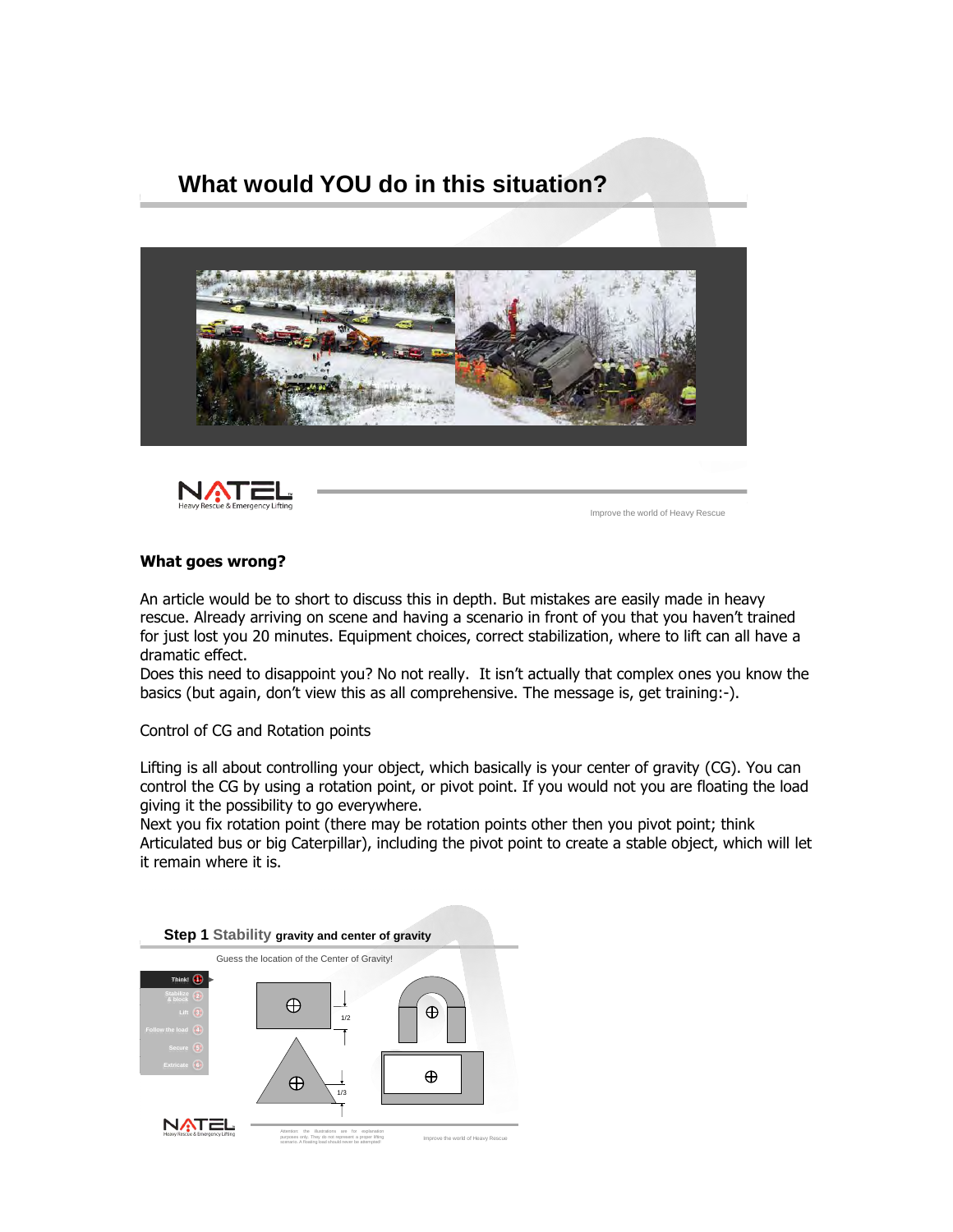Radius and ARC movement

Because of the pivot point lifting creates an ARC movement of the object. This can greatly effect the equipment and the control of the object and can even make it fall out. That is why lifting should always be combined with a second safety device. Every centimeter that is lifted should be secured with another device – period!

There are some manufacturers that claim there device doesn't need it. I question there knowledge! It's not about how good the equipment is or not, you can do training or take a picture in a controlled environment, but a real rescue scenario never is! It's about performing a safe scenario without any mistakes. So always have a second safety device.

(Again, don't view this as all comprehensive. I'm trying to give the basics from which your knowledge can grow.)

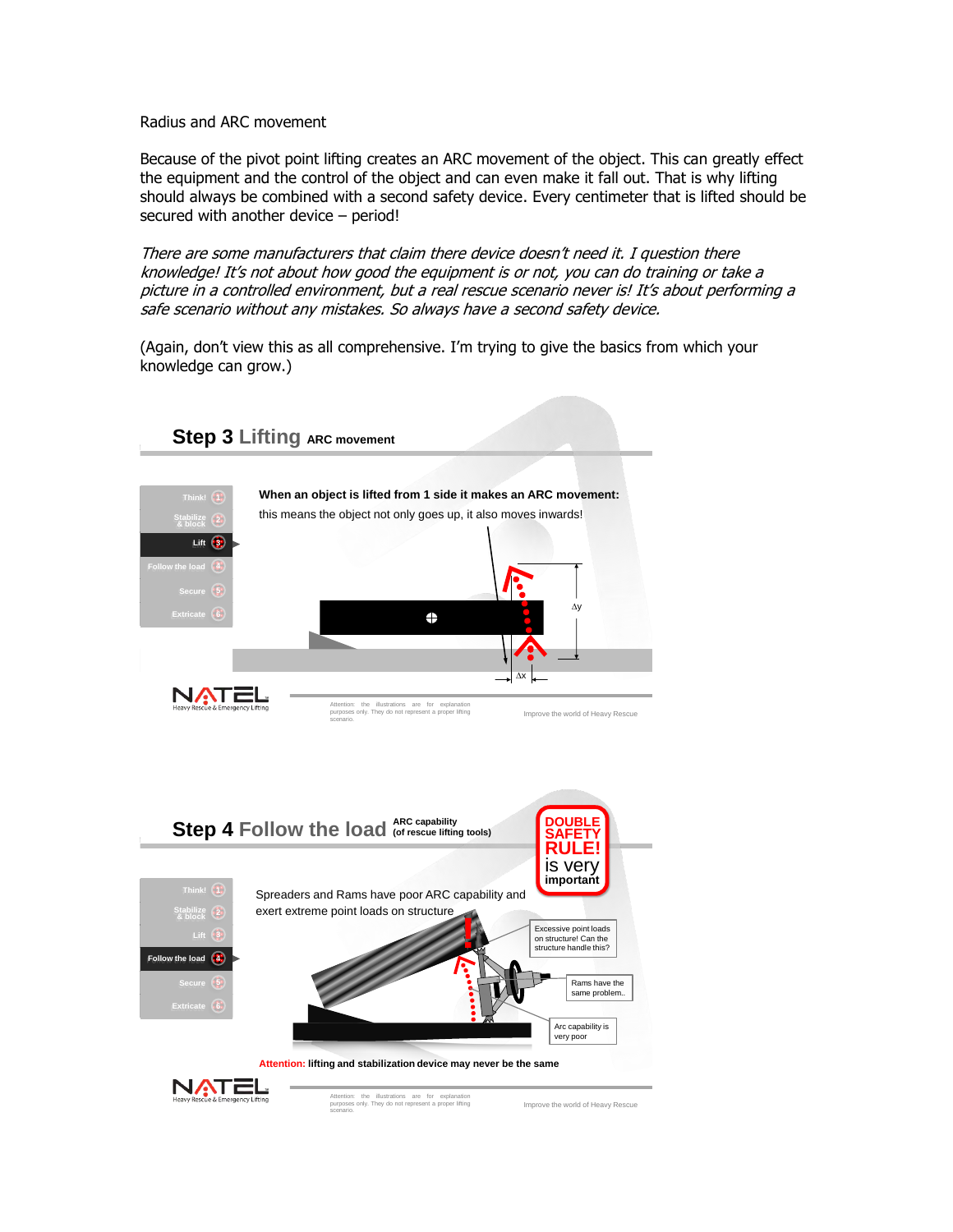## **Why lifting bags?**

There are different ways to go about answering this, but let me try to answer by returning the following questions.

- 1. What is better, having the perfect tool for one type of scenario, or one tool for all jobs?
- 2. Do you know in advance how heavy or what object you are going to face?

I think the answers are logical. I see to many times conclusions being made what equipment to purchase because it looks well in a brochure or worked well in the one type of scenario. In heavy rescue or USAR you never know what you are going to face. The weight of the object may be 1 or 100 tons. The structure may be weak (like with a bus) or strong like a truck chassis (but not the cabin). Therefore you need equipment that is versatile. Well, nothing is more versatile then an lifting bag:

- 1. High capacity going up to 100 tons (compare this to any other device, including a ram or crane)
- 2. Can go anywhere! Small insertion height, low weight and large surface area (keep in mind weak structure need a larger surface area otherwise it cracks)

## **The differences between bags**

You can divide lifting bags into three categories:

- 1. low pressure 'pillow bags' (0,5-1 bar)
- 2. high pressure 'square bags' (8-10 bar)
- 3. high pressure 'NT' (10 bar)

Don't mistake the pressure with the capacity! It almost funny when somebody still says high pressure is stronger then low pressure when comparing hydraulic tools, same goes for lifting bags. Capacity works by the natural law; Capacity  $=$  Pressure x Surface area

So surface area is as important as the pressure. So how to compare performance? To check the surface area multiply it by the area. The issue with airbags is that surface area changes, airbags become rounder the higher they go. So the airbag that retains the most surface area and has the highest pressure logically have the most capacity.

Seen surface area is extremely important for the capacity keep the following in mind; Most objects don't have a flat surface area (pointed load, like axle among others). If you cant maximize the surface area, you loose that capacity of the lifting bag. 'Pillow bags' are faced with this problem most of the time (anything that isn't a flat surface becomes a problem) 'Square bags' have the same problem (although you could attempt to use wood to distribute the force, but its somewhat embigious). 'NT bags' have a build in plate to distribute smaller areas so you keep the full capacity when lifting an uneven or pointed load.

Thirdly keep in mind the ARC movement you are making. ARC movement puts a side load on the bags. This increases when you attempt to stack bags on top of each other and go higher into a lift. 'Square bags' that are stacked are unstable when side forces increase. Something straps or grip on the surface will not fix.

'Pillow bags' are basically big bags that create a lot of side forces and don't become stable until fully inflated. This is largely solved by using a wedge shaped 'Pillow bag' (which I helped to develop). It works well in bus accidents, but you still will never be able to use it for lifting an axle or uneven surface with a 'Pillow bag'.

The 'NT bag' can be connected to each other in the middle of the bag by a steel connector. This allows it to rotate with the ARC movement well. You can stack three 'NT bags' on to each other. (Keep in mind that there is a limit how much ARC the 'NT bags' can take.) An added advantage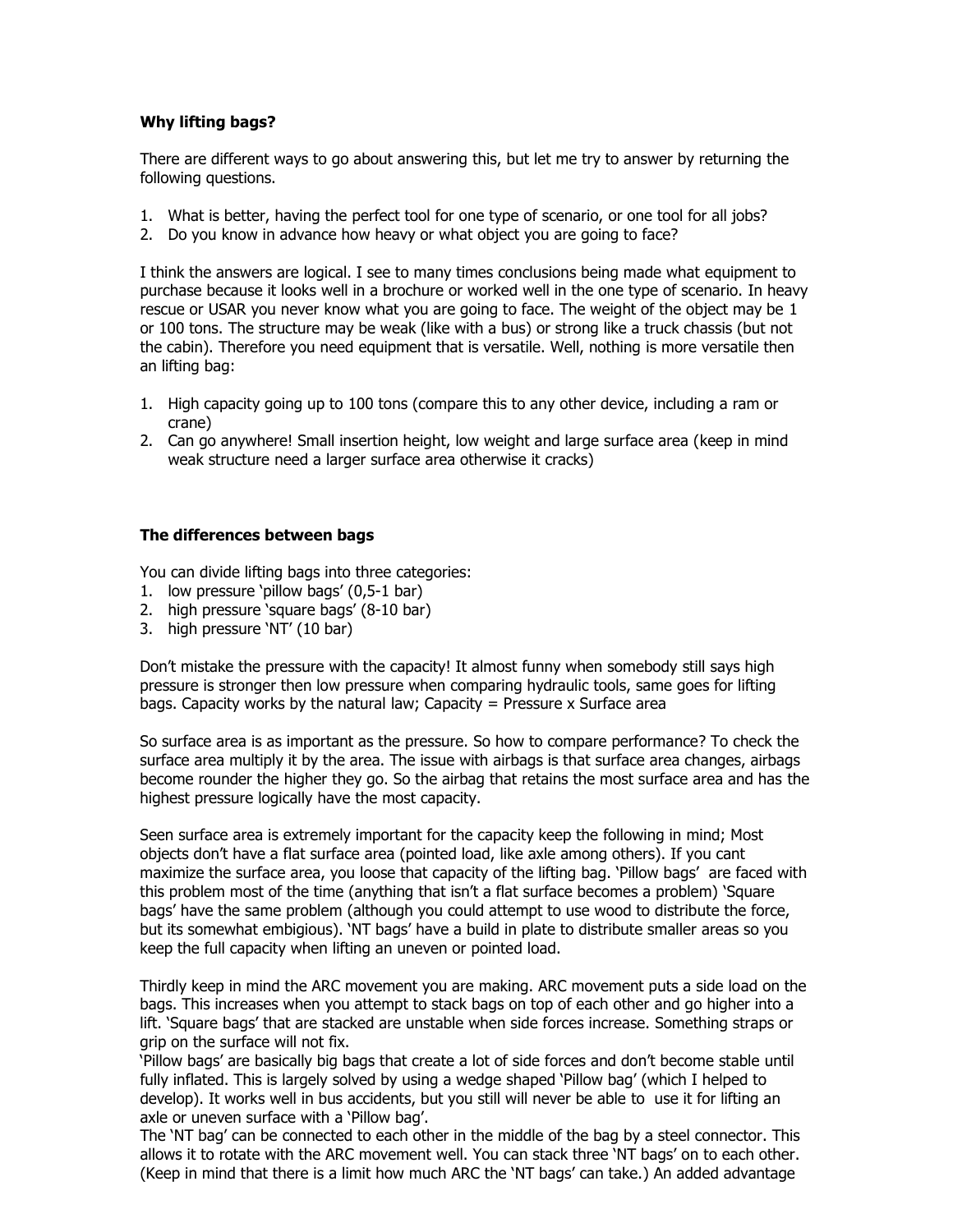to stacking the 'NT bags' is that you can trade in height for more capacity seen your surface area can stay bigger.



### **Conclusions:**

Its all about understanding your scenario's and understanding how object can move controlled. Always work with a pivot point and use with a second safety. I think its key to choose equipment that is versatile. An airbag that can deal with different sceanario's. Also that it works well with other equipment like cribbing blocks and struts.

'Wedge pillow bags' work well with a object that doesn't weight so much and have a flat surface – like a bus on the side. I started working with the 'NT bags' a few years ago and was impressed by how versatile they are and the capacity they have.

### **Jimmy Säfström**

[www.heavyrescue.se](http://www.heavyrescue.se/) [jimmy@heavyrescue.se](mailto:jimmy@heavyrescue.se)